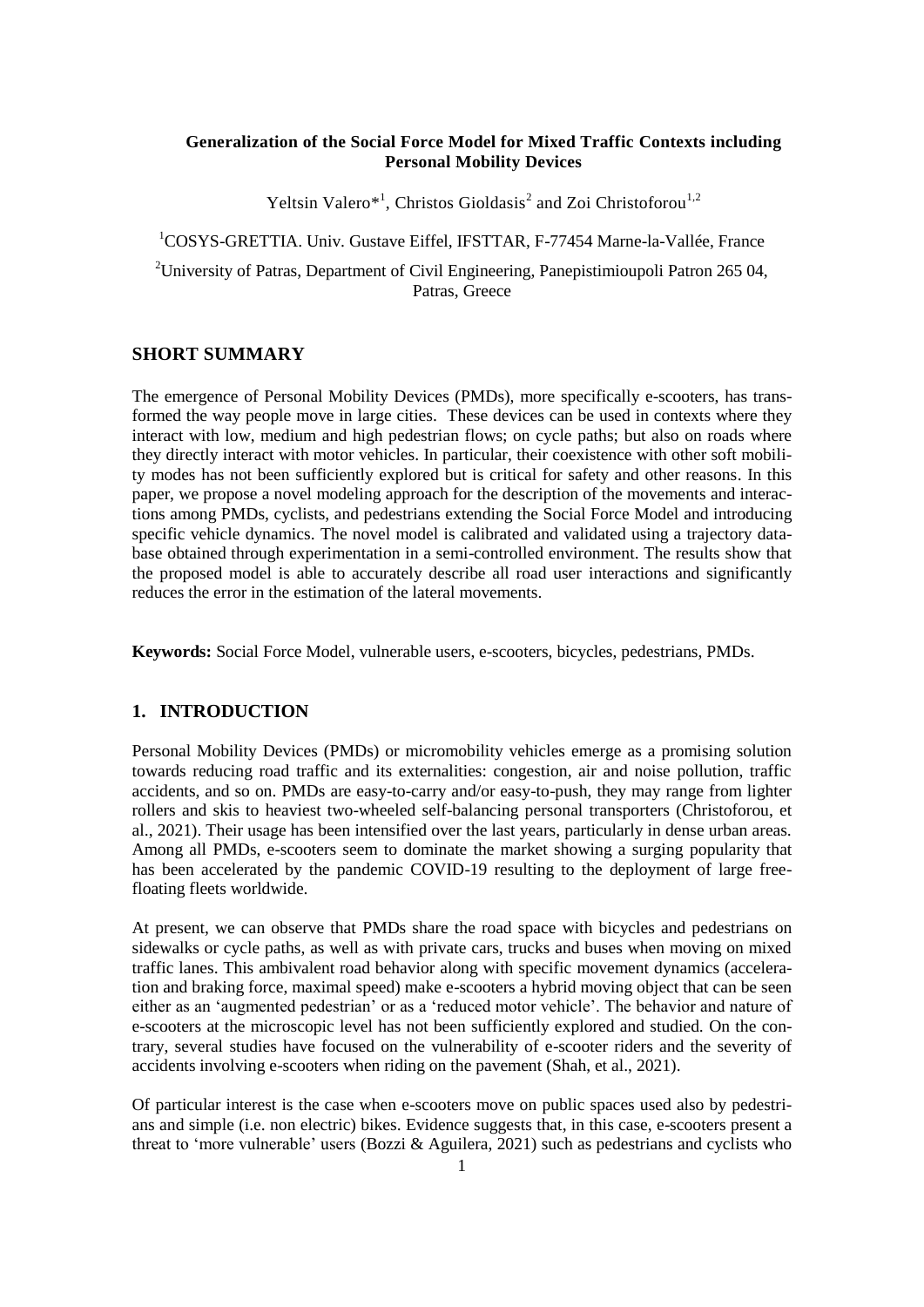move at lower speeds, have smaller mass and lower acceleration / braking capabilities. Besides, this is the reason why many local authorities, including the Municipality of Paris, imposed severe restrictions on the movement of e-scooters on sidewalks and pedestrianized areas. However, robust tools to evaluate the risk of coexistence and formulate evidence-based policies are still missing. To the best of our knowledge, a comprehensive traffic model analyzing the coexistence of pedestrians, bicycles and e-scooters has not been proposed yet. This may be due to the lack of specific models and large databases as those used for car traffic.

In this paper, we propose the use of the Social Force Model (Helbing & Molnar, 1995) to describe the movement and interactions among e-scooters, cyclists, and pedestrians. We extend the baseline model by a detailed estimation of the force applied by e-scooters on the other road users. We calibrate and validate the new model formulation on a dataset of trajectories obtained through an experimental procedure in a semi-controlled environment.

# **2. METHODOLOGY**

#### *Experiment and data*

The trajectory database was generated using experimental data. The open track experiment took place in autumn 2021 at the campus of the University of Patras, Greece, with the participation of over 100 road users including cyclists, e-scooter riders and pedestrians. The experiment was conducted in a semi-controlled environment as non-participants could not interfere but participants could move freely on the road space following the general guidelines of the experimental scenarios. The scenarios resulted by varying (i) the direction of the movement, (ii) the type of infrastructure (cycle lane, path or sidewalk), and (iii) the width of the lane/sidewalks.

The experiment was filmed and the extraction of the trajectories was achieved automatically through image processing and appropriate post-processing as in (Valero, et al., 2020). The final database contains the position  $(x,y)$  of each of the road users at each time step and was used to first calibrate and then validate the extension of the model proposed below.

#### *Proposed model*

The Social Force Model (SFM) is based on Newtonian equations. It was first proposed by (Helbing & Molnar, 1995) and has been extensively used since allowing the simulation of large number of people moving under normal or emergency situations. SFM suggests that the direction and magnitude of a pedestrian's movement is a result of all the forces with which the pedestrian interacts. The resultant force  $F_i(t)$  at time t, can be expressed as follows:

$$
F_i(t) = m_i \frac{dv_i(t)}{dt} = f_i^d + \sum_{j(\neq i)} f_{ij} + \sum_w f_{iw} + \xi_i
$$
 (1)

Where  $f_i^a$  is the force to the desired destination of pedestrian *i*,  $f_{ij}$  is the repulsive force of pedestrian *j* to pedestrian *i*,  $f_{iw}$  is the force from walls exerted on the pedestrian *i* and  $\xi_i$  is a fluctuation term that take into account random variations of the behavior of pedestrian *i*.

Initially proposed for pedestrian movement, SFM has been recently extended and applied in other cases presenting similarities with pedestrians. The model of equation 1 was calibrated in by (Dias, et al., 2018) for the case of segways (i.e. a heavier PMD) and by (Valero, et al., 2020) for the case of e-scooters. The results show that SFM is indeed appropriate for modeling PMDs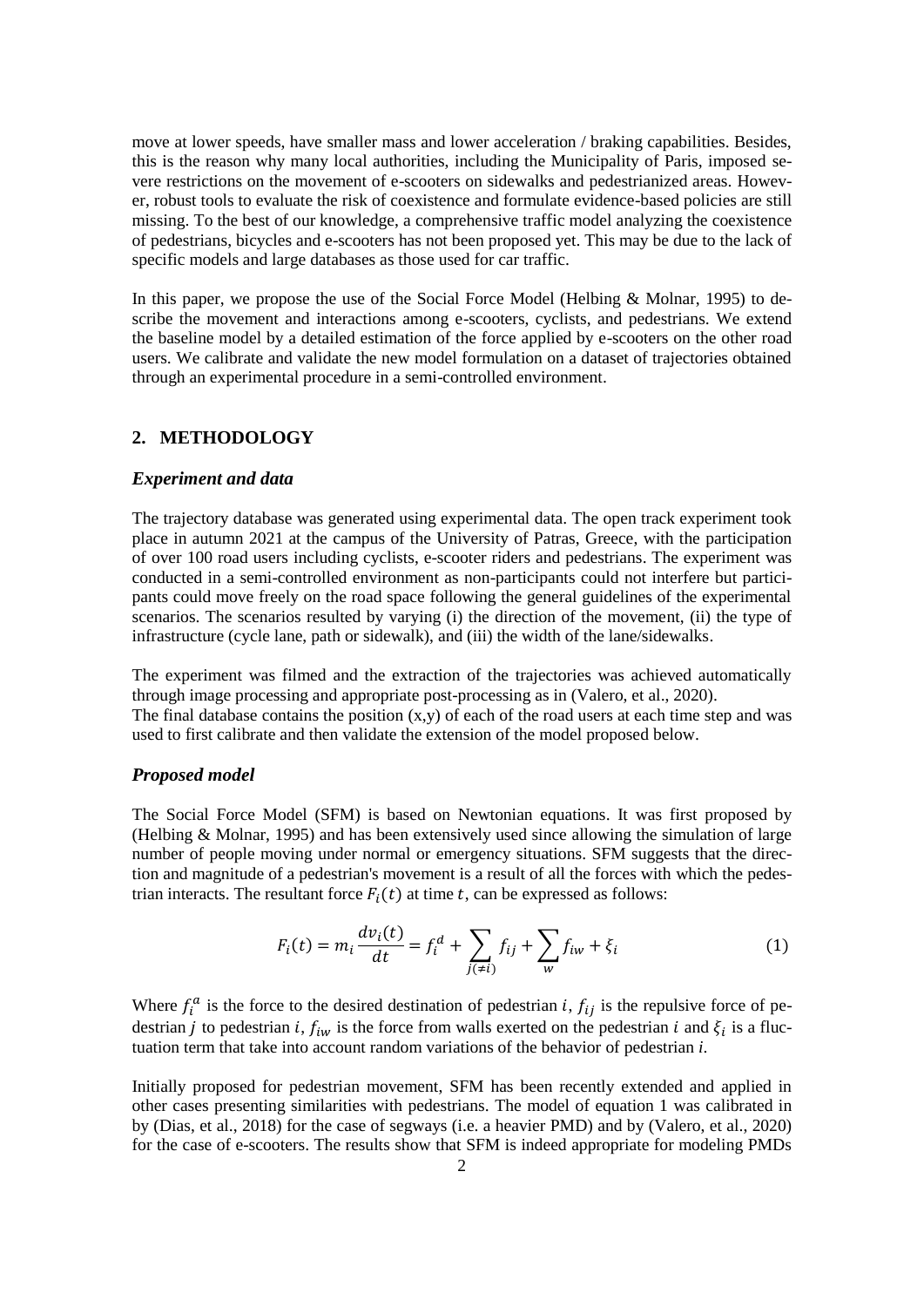movement. Nevertheless, the error measured for lateral behavior was found to be high and the group force, as suggested by (Moussaïd, et al., 2010) was not considered but could be significant. In order to consider the group force  $f_{ig}$ , we use here the extended model proposed by (Moussaïd, et al., 2010), in which the term  $f_{iq}$  describes the response of pedestrian i to other group members.

$$
F_i(t) = m_i \frac{dv_i(t)}{dt} = f_i^d + \sum_{j(\neq i)} f_{ij} + \sum_w f_{iw} + \sum_g f_{ig} + \xi_i
$$
 (2)

In addition, the Social Force exerted by a car on a pedestrian has been studied in (Yang, et al., 2018). In building on the model described by Eq. 2 and (Yang, et al., 2018), we propose a generalization (Eq. 3) in order to model the movements on shared spaces used by pedestrians, bicycles and PMDs. For this purpose, we propose to include the force applied by a PMD  $f_i^{PMD}$ on each road user (pedestrian, bicycle or other PMDs). In addition, we included a calibration parameter  $\gamma_i(f_i^{PMD}) \in [0,1]$  that allows a correction factor to be applied to the  $f_i^d$  force to the desired position.

$$
F_i(t) = f_i^d \sum_{PMD} \gamma_i(f_i^{PMD}) + \sum_{PMD} f_i^{PMD} + \sum_{j(\neq i)} f_{ij} + \sum_w f_{iw} + \sum_g f_{ig} + \xi_i
$$
 (3)

Where now,  $F_i(t)$  represents the resultant force applied on a road user type (Pedestrian, Bicycle or  $PMD$ ) at a time  $t$ .

To define  $f_i^{PMD}$ , we divided the zone of influence into three areas (see Fig. 1.): (i) Field of view area, this is the area where the bicycle or PMD user can actually see another road user. (ii) Body area, it is the area lateral to the road user, i.e. there is no longitudinal force applied to the road user and (iii) Rear area, it is the area behind the bicycle or PMD.



**Figure 1: Area definition for the PMDs forces**

The equations of each of the terms of SFM, including the formulations of  $f_i^{PMD}$  in each area definition, will be presented in the extended version of the paper.

Furthermore, as in SFM, the behavior of a road user is based on the forces applied on him/her, the dynamics of the vehicle itself are not explicitly considered. This simplification may not in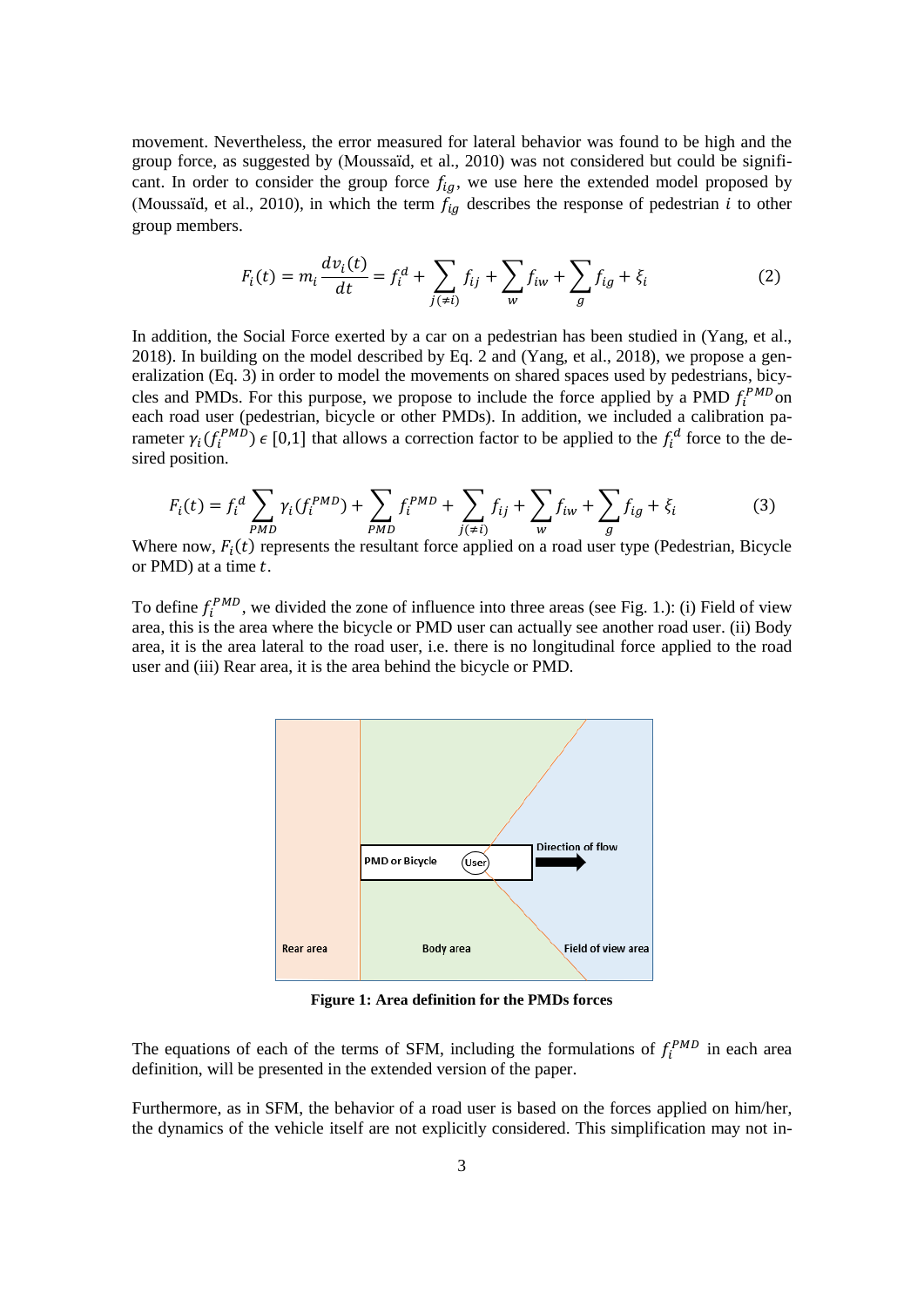troduce bias when modeling pedestrian movements. However, bicycles and PMDs have inertia and additional constraints, especially in their lateral and turning movements. As a result, we consider vehicle dynamics based on the kinematic bicycle model proposed by (Polack, et al., 2017) to describe the maneuvers of bikes and e-scooters. The equations and assumptions used for the bicycles or PMDs maneuver will be presented in the extended version of the paper.

# **3. RESULTS AND DISCUSSION**

For calibration, validation and verification, we used the database obtained by processing the videos of the experiment performed, containing the trajectories of each of road users type. In the present research, 50 % of the data has been used for calibration, 25 % for validation and 25% for verification.

The calibration method is an optimization function that consists in determining the parameters for which the error between the simulated trajectories and the experimental data trajectories is minimal. We have defined the error as the Root Mean Squared Error (RMSE), as shown below:

$$
minimize g(\bar{x}) = \sqrt{\frac{1}{N_s N_n} \sum_{t} ||P_{obs}^t - P(\bar{x})_{sim}^t||^2}
$$
(4)

Where  $P_{obs}^t$  is the position observed of a road user type at time t,  $P(\bar{x})_{sim}^t$  is the position obtained in the simulation for a road user type at time t,  $\bar{x} = (x_1, x_2, ..., x_m)$  are the calibration parameters of the model,  $N_s$  and  $N_n$  are respectively the number of step of objects and steps.

In order to minimize the equation 4 and determine the optimal model calibration parameters  $\bar{x} = (x_1, x_2, ..., x_m)$ , the cross-entropy method proposed by (De Boer, et al., 2005) was used. The results and the interpretation of each of the obtained parameters will be explained in more detail in the extended paper.

The results show that the novel model can describe the interactions of different road users in shared spaces and it significantly reduces the error in the estimation of the lateral movements of PMDs.

## **4. CONCLUSIONS**

This research proposes an extension of the Social Force Model proposed in (Helbing & Molnar, 1995; Moussaïd, et al., 2010; Yang, et al., 2018) to include the force applied by a PMD on different road users (pedestrian, bicycles and other PMDs). The novel model was calibrated, validated and verified through a database that has been generated by experimentation in a semicontrolled environment. The model can be used for urban planning purposes, traffic analyses, but also safety assessment as, once trajectories are obtained, the estimation of safety indicators (such as Time-to-Collision) is straightforward. We intend to include these aspects in our future works.

#### **REFERENCES**